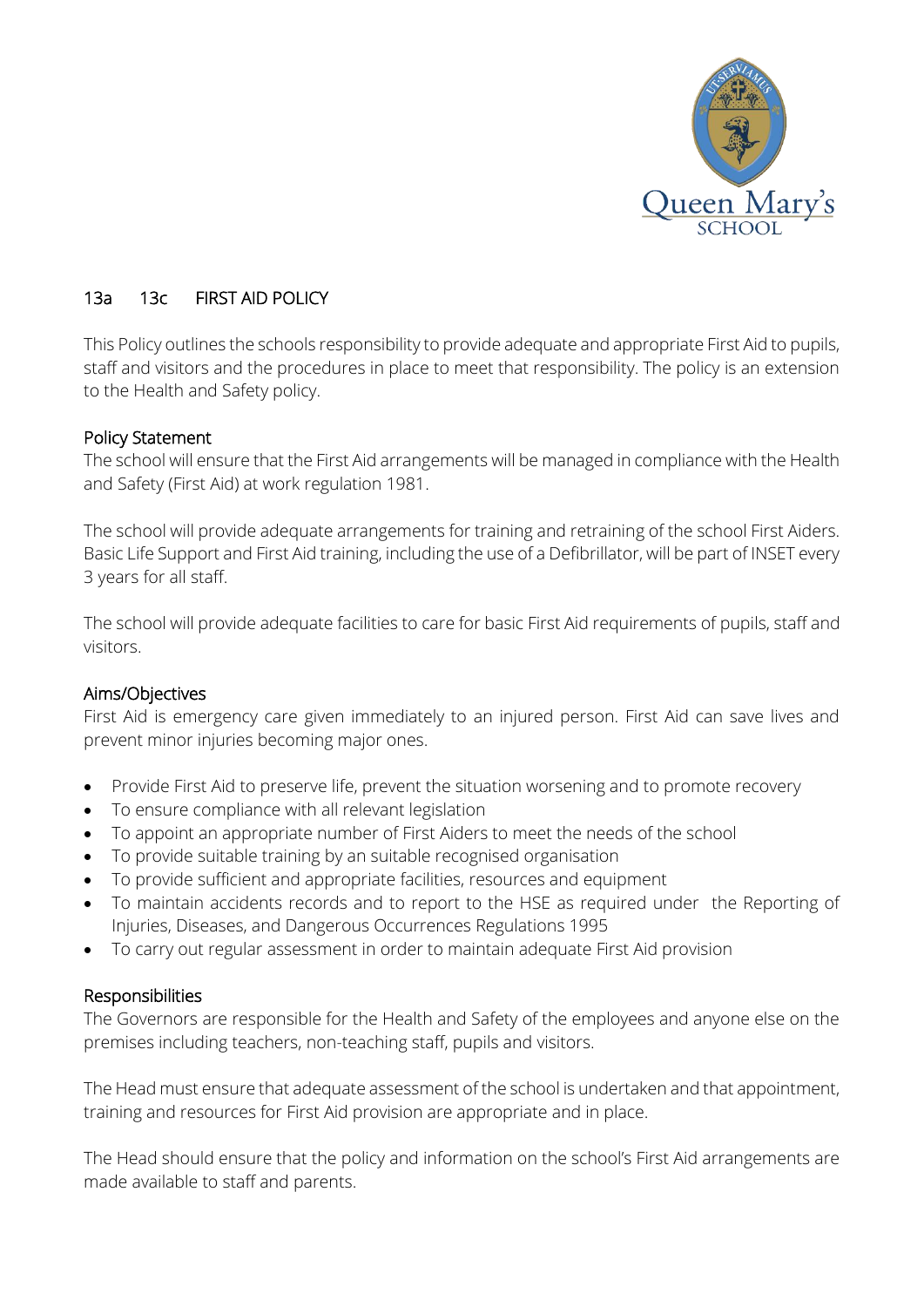The Head of Finance and Estates should ensure arrangement of adequate Insurance.

The Head of Finance and Estates should ensure a suitable available budget for First Aid training and supplies.

All staff are expected to do all they can to secure the welfare of the pupils.

The individual First Aider or person dealing with the accident is responsible for the completion of the accident report.

The Deputy Head along with the School Nurse will ensure that assessments are carried out to ascertain the First Aid training needs of the school.

## Responsibilities of the School Nurse along with the Health and Safety Officer

Ensure adequate and appropriate resources and equipment are available for the administration of First Aid. (Appendix 1)

Maintain records as required by law including accident recording and reporting.

Review accident reports looking for any regular occurrences and acting accordingly, including accident investigation.

Maintain a First Aid Register and alert staff when a refresher or retraining is required (see Appendix 2).

Arrange training as required by a suitable recognised organisation.

Maintain a First Aid Kit location register and arrange checking of the kits at regular intervals. All staff have a responsibility to inform school nurse if they have used any contents of a first aid kit.

## Roles and responsibilities of First Aiders

The First Aiders and appointed person's roles include:

- Administration of First Aid, up to but not exceeding the level of their training
- Ensuring that accidents and any treatment given is recorded on the appropriate documentation.
- Taking precautions to avoid infection and follow basic hygiene procedures.
- Ensuring all spills of body fluids are cleaned up promptly and correctly as appropriate for the disposal of clinical waste; the best way to ensure this is to call for the assistance of the Domestic Services Manager or a member of her team.
- The First Aider or a member of the pastoral staff must travel with the patient in the ambulance to the hospital until their parent/relative arrives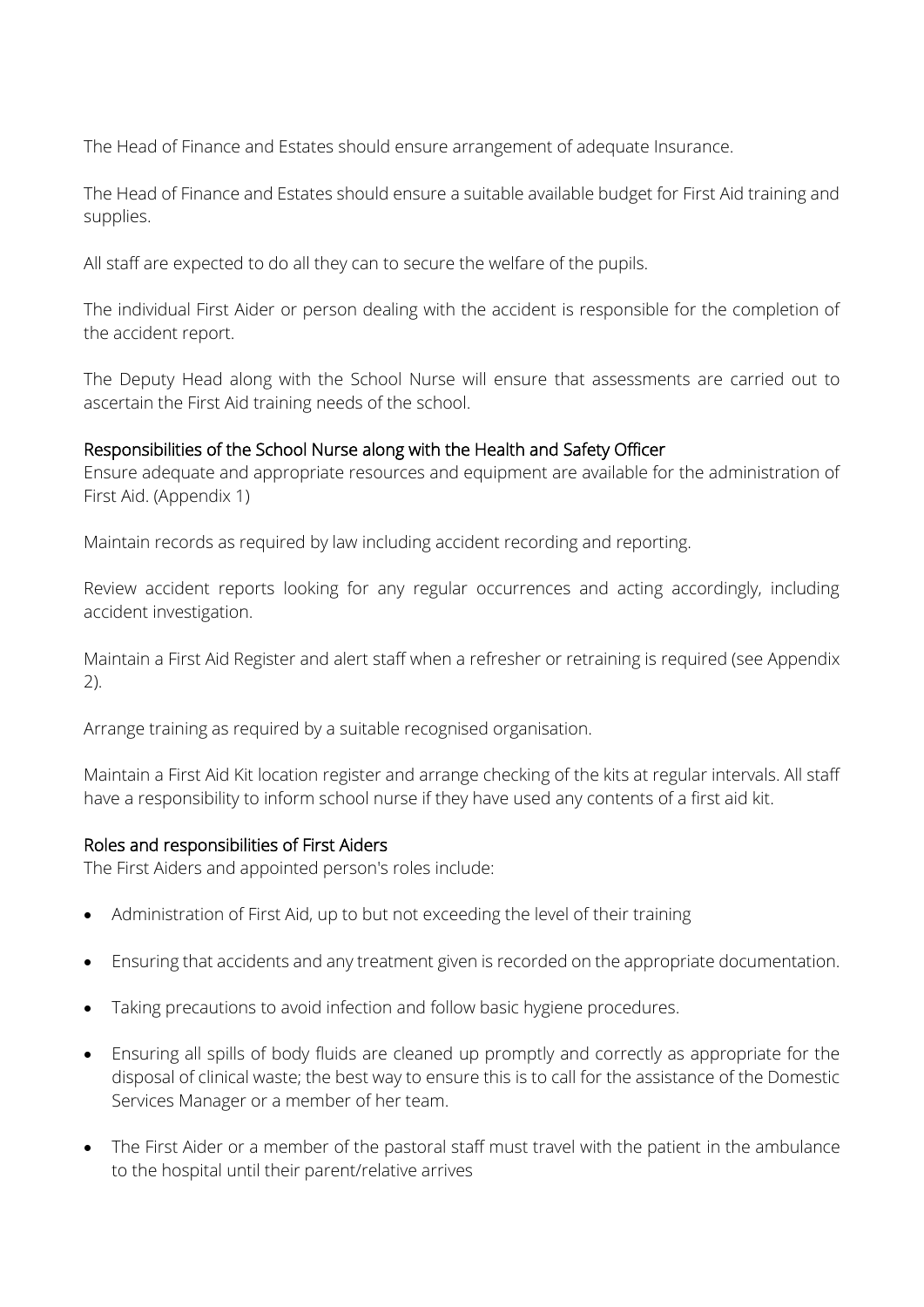Ensuring their own recommended immunisations (if they chose to have them) are up-to-date

Prior to any occasion when additional First Aid cover is required in the School or by the School, it is the responsibility of the organiser of the occasion or event to ensure the Medical Centre has been informed in good time to ensure First Aid cover is in place.

Staff who are taking groups of pupils out of School must take a First Aid bag with sufficient equipment for the group size. Sufficient notice should be given to the medical centre to ensure a First Aid bag is fully equipped and available. An administration of First Aid should be documented using the appropriate document

# Procedures:

# First Aid Accommodation, materials and equipment

In order to comply with its obligations under the Education (School Premises) Regulations 1996 the School has a dedicated Health hub for the care of pupils.

There are also numerous First Aid stations around the School estate (Appendix 3) where First Aid containers can be found.

# First Aider

A First Aider is someone who holds a valid certificate of competence, issued by an organisation whose training and qualifications are approved by the HSE. Such qualifications are:-

- First Aid at work
- **Emergency First Aid at work**
- Paediatric First Aid
- Outdoor First Aid

The qualification is valid for 3 years.

Teachers and other staff in charge of pupils are expected to use their best endeavours at all times, particularly in emergencies, to secure the welfare of pupils at the School in the same way that parents might be expected to act towards their children.

In addition to qualified First Aiders, all staff receive updates throughout the year, in elements of First Aid from the Medical Centre Staff, to ensure all staff have a basic awareness of First Aid and any particular issues which are relevant to the whole School population.

Such Issues are often identified by the Medical Centre Staff when preparing the Individual Health Care (IHCP) plans.

The updates will cover but are not limited to:-

- Basic life support (CPR)
- AED use (Defibrillator)
- The use of Epipens/Anaphalaxysis
- Epilepsy awareness
- Emergency response to an asthma attack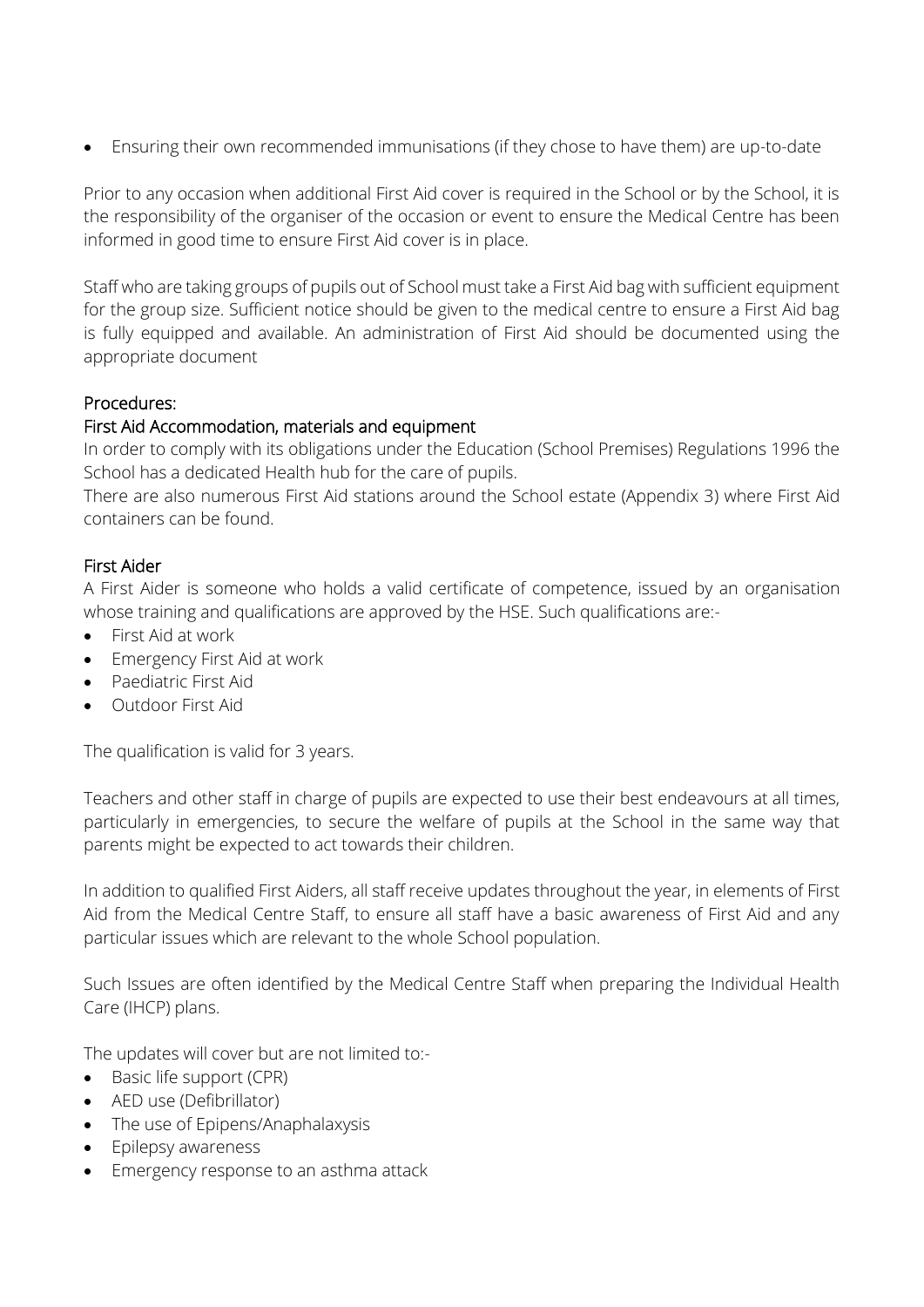All Pre Prep staff and a number of Prep staff are paediatric First Aid trained.

All Boarding House matrons are First Aid at work qualified.

All Riding staff and Outdoor Education Staff have accessed specialist first aid training which incorporates basic First Aid training including CPR.

The school Nurse maintains the Register (Appendix 2) of all First Aiders and their relevant qualification. The Register is displayed on notice boards around School. Re-qualifications are planned in advance of expiry to ensure adequate coverage of qualified staff at all times.

The school nurse is the nominated first aider whenever she is on duty. When the nurse is not on duty, a first aider will be nominated to cover this role.

There is a Paediatric first aider on duty at all times for Early Years Foundation Stage

First Aid provision for offsite activities will be provided by the trip leaded and/or the nominated first aided at the site they are visiting. A suitable first aid kit is supplied for all off site activities and school trips.

All the boarding staff are trained in first aid. There is always a trained First Aider on duty at the Stables.

A list of First Aiders and location of First Aid Kits is displayed at prominent places throughout the school i.e. Health Hub, Staff Room, Office, Boarding and Kitchens

In addition to First Aid Kits at various points on site, all Mini buses have a First Aid kits, sick bags and tissues. It is the responsibility of the Bus Drivers to ensure these are restocked/replaced as required.

All injuries and accidents will be dealt with where possible in the Health Hub. However some accidents will need to be dealt with where the accident took place.

In the event of the First Aider being unable to deal with the injury they will need to seek further medical help by calling 111 or 999 for a medical emergency

# Defibrillator

The School has three AED (Automatic External Defibrillators) which are located outside the Health Hub, at the Pavilion and the Riding stables. In the event that CPR is required, request assistance and ask that the AED be brought to the casualty. Chest compressions should commence and continue whilst the AED is retrieved.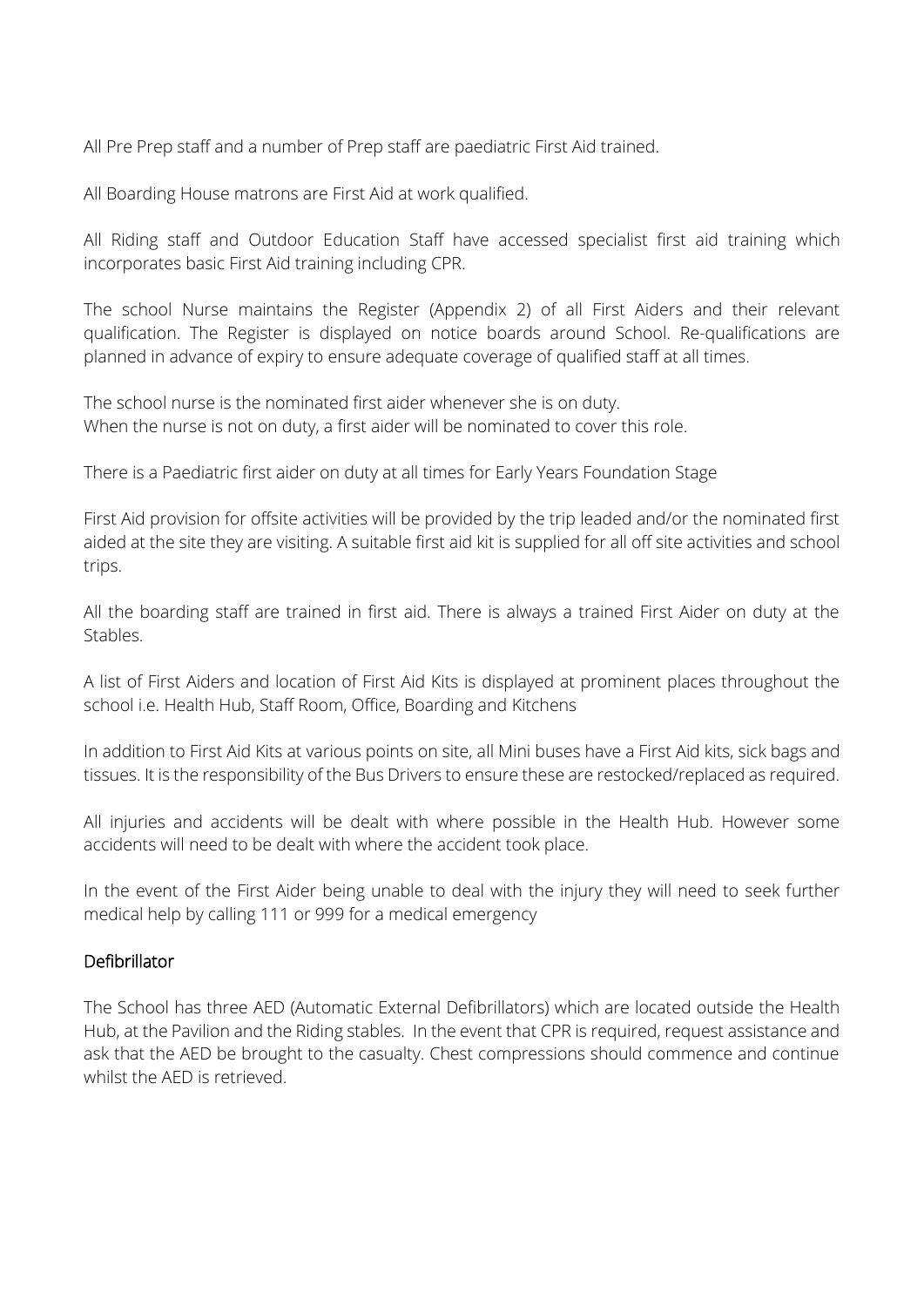# In a Medical Emergency the First Aider should call 999.

## When to call for an ambulance

All staff and First Aiders are instructed through training to call for an ambulance if there is any concern of serious illness or injury.

Where possible ask another member of staff to do so whilst continuing to administer First Aid.

A Medical Emergency is when someone is seriously ill or injured and their life is at risk, it can include

- Loss of consciousness
- An acute confused state
- Fits that are not stopping
- Chest pain
- Breathing difficulties
- Severe bleeding that can't be stopped
- Severe allergic reactions
- Severe burns or scalds

## Practices

School staff are to follow the practices set out below:

- Any member of staff who provides First Aid of any kind must record this on the appropriate document and pass this as a matter of urgency to the Medical Centre at the earliest opportunity. Any First Aid provided to pupils or staff during off-site activities should be reported directly to the School Nurse and documented.
- First Aiders must remember that they must ensure the safety of themselves, their pupils, and colleagues before offering First Aid
- Following the use of any First Aid equipment, it is the responsibility of the user to inform the Medical Centre to allow immediate replacement of equipment

## Pupil illness or injury and parental communications

During the School day, in the event of an emergency, the Health Hub (Ext 5045) should be contacted for advice or assistance.

The Health Hub is open from 08:30 to 16:30, Monday to Friday during term-time.

If a pupil becomes ill during the day, the pupil will be taken to the Health Hub and the School Nurse will contact the parents and the child will be cared for in the Health Hub, until the pupil can be collected.

Parents will be notified immediately if their child has required emergency medical treatment.

If a pupil is injured during the School day, the School Nurse or a member of pastoral staff will contact parents by Telephone/Email as soon as possible. Any First Aid provided is recorded on the School Sanatorium Manager system or an Incident Form. In the EYFS and Prep School, children should always be followed up with either a telephone call or a written parent communication of any treatment at the Health Hub.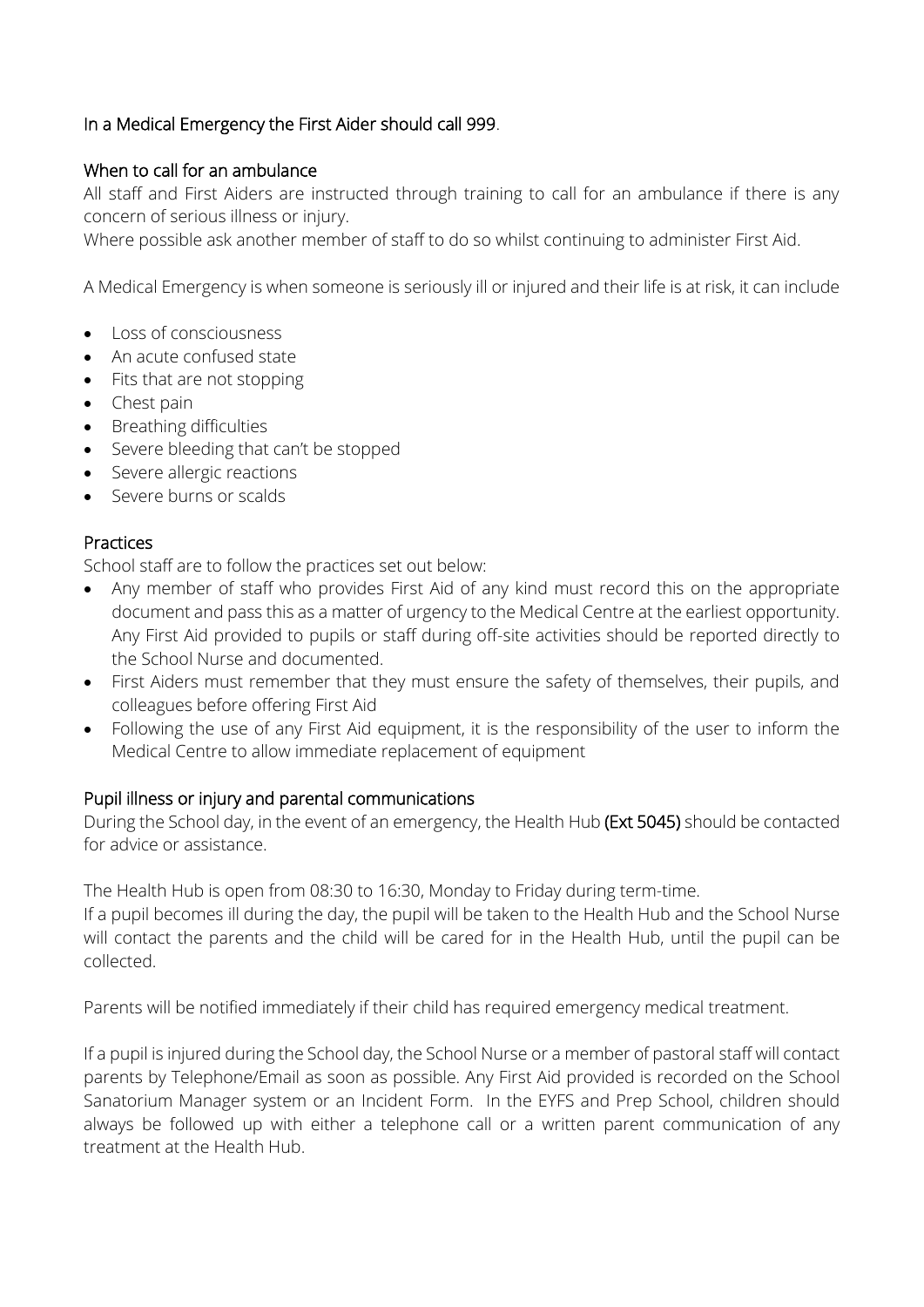The health and safety officer and School Nurse review all accident forms and undertake an analysis which is provided to the Health and Safety team for review.

If the school nurse cannot be contacted at the Health Hub, Staff in the Boarding Office can be contacted or the Front Desk to administer first aid or, contact the appropriately trained staff.

At times when the Health Hub is not open, one of the resident qualified First Aiders should be contacted.

## Management of Pupils with pre-existing Medical Condition

Pupils with pre-existing medical conditions have, if required an Individual Health Care Plan. The plan is agreed with the parent and pupil and is available to staff as needed e.g. boarding staff and school trips. The IHCP gives an overview of the condition and management and what to do in an emergency. The plan is reviewed annually or earlier if the need arises.

When children have a medical condition which necessitates regular access to medication, parents are requested to inform and meet with the school nurse, so that an appropriate regime can be devised and communicated to relevant staff. Contact will also be made with any specialist nursing teams to ensure appropriate support is provided. The relevant academic and pastoral staff will be informed, in strict confidence, of any condition that is likely to affect the child in any area of school life.

## Hygiene Procedures

Basic hygiene procedures must be followed by all staff administering First Aid. Single use disposable gloves must be worn when treatment involves blood or other body fluids. Care should be taken when disposing of dressings and equipment. For significant amounts of blood or other bodily fluids, biohazards kits should be used. The kits are located in the Health Hub.

## Accident reporting

The accident books are located in the Health Hub, Riding Centre and Early Years Foundation Stage. There is a separate accident book for pupils and one for staff and visitors. The school nurse should be notified of any accidents and completed accident reports should be brought to the Health Hub ASAP after an accident has occurred.

On receipt of each accident form, the school nurse/health and safety officer will consider the nature of the accident and injury and the School's obligations in accordance with Reporting of Injuries, Diseases and Dangerous Occurrences Regulations 1995 (RIDDOR). When required a report will be submitted online to the HSE via the RIDOR portal. In the event of serious injury, the HSE will be contacted by telephone the same day.

In relation to children in the EYFS, local child protection agencies should be notified of any serious accident or injury to, or the death of, any child while in our care, and will act on any advice from those agencies.

Parents will be informed by telephone as soon as possible if their child has had an accident resulting in an injury.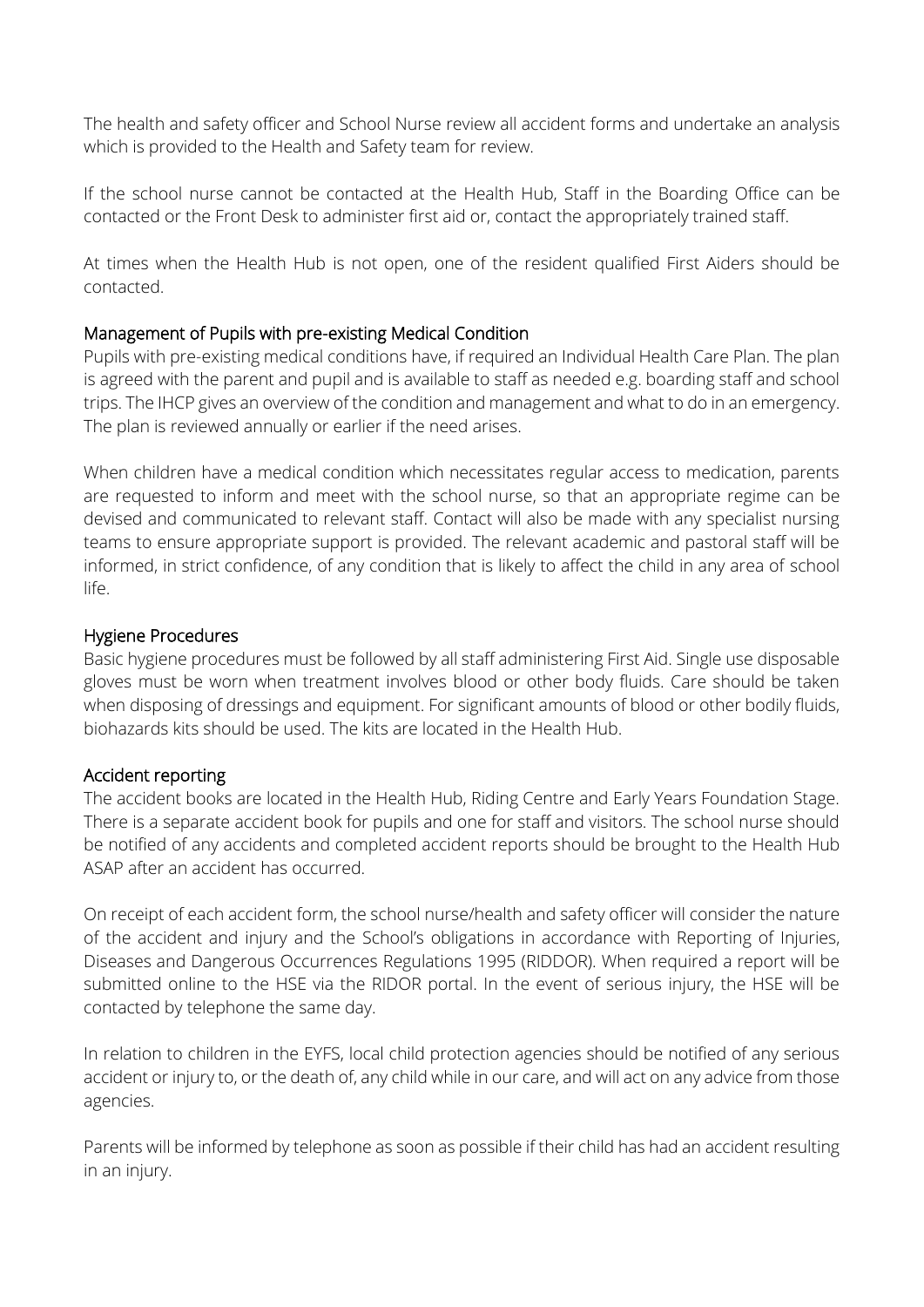# Indemnity and insurance

When an employee of the School administers First Aid to a colleague or pupil, volunteer or visitor, in the course of his or her employment, he or she will be indemnified by the School's liability insurance. This will cover a claim relating to the injury or a loss caused by their actions as long as the following criteria has been adhered to:

- That they are officially designated as a Queen Marys School First Aider or appointed person with a current valid first-aid certificate
- That the relevant protective equipment is used, for example gloves, face mask in the case of resuscitation
- That the First Aider or appointed person is adhering to protocols and acting within the limitations of their training *13a First Aid Policy 2018-2019 v1.3 7*
- The First Aider or appointed person is acting in good faith
- Where a member of staff or volunteer is not an appointed person or qualified First Aider, they can act as any member of the public would do to save life or minimise the results of an injury or a medical condition

On those occasions where First Aid is needed by a member of staff or pupil from another School, the question should be asked whether or not the patient is happy to accept First Aid assistance or advice. If the patient cannot reasonably make this decision, it is reasonable for the visiting member of staff to act 'in loco parentis'.

# Useful Addresses

http://www.hse.gov.uk/ https://www.gov.uk/government/publications/first-aid-in-schools http://www.sja.org.uk/sja/training-courses/first-aid-in-schools.aspx